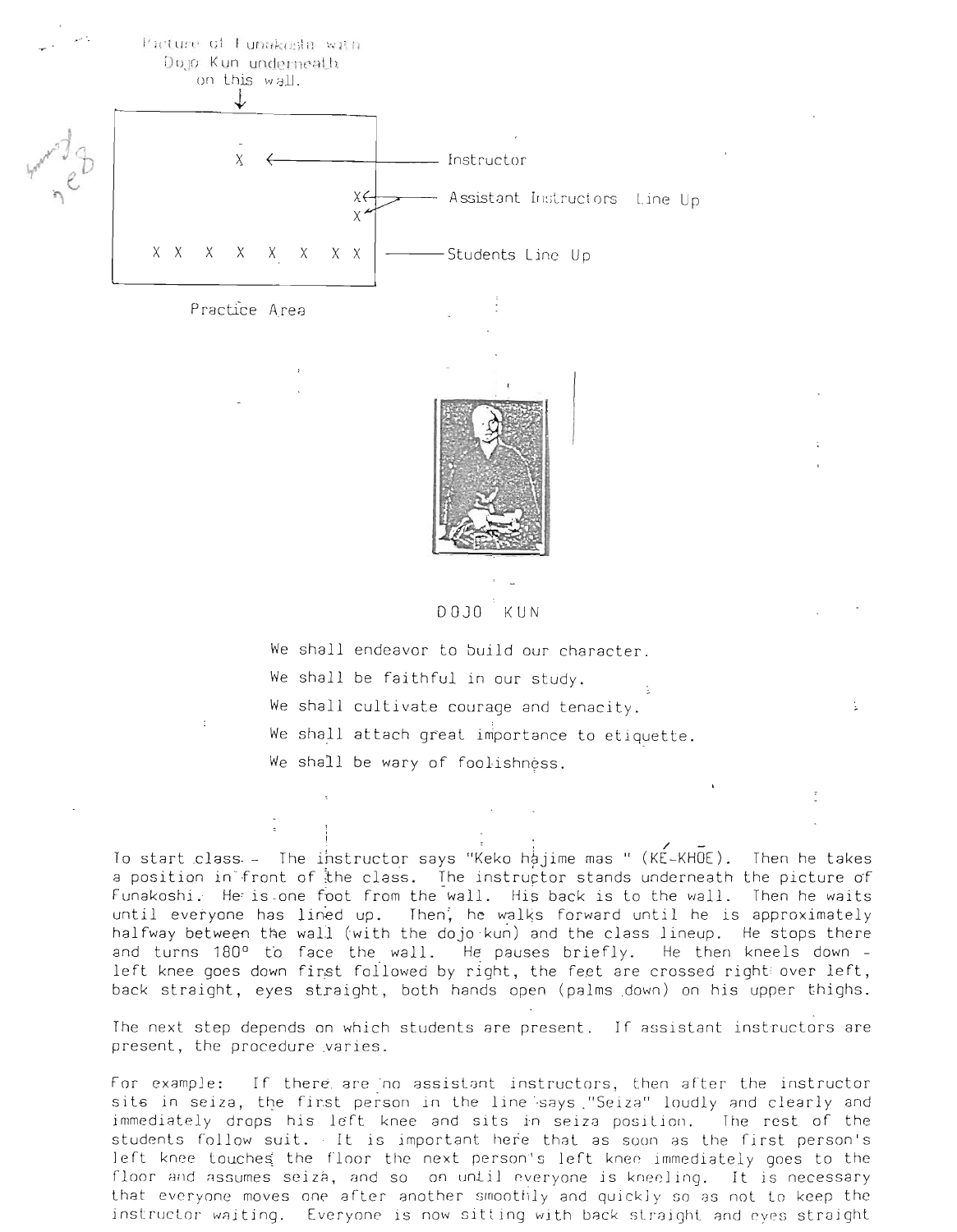Let's assume that Pat Hickey is leadint the class and David Ames is assisting. AFter Pat went to the center of the room and kneeled, David, who is standing on the side with his right side directly toward the front wall, will wait until Pat kneels and his hands have come to rest on his upper thighs before he kneels. If there were two assistant instructors, they would both wait until Pat finished kneeling and then kneel almost together - the second one waiting until Lhe first one's left knee touches the ground before he starts to move. The people in the assistant instructor line never announce "Seiza" lo the rest of class unless lhe first person in the line of students forgets. Then it would be up to the least senior of the assistant instructors or the one on the left end of their line. Normally "Seiza" is announced by the first person in the regular line.

To start class - The assistant instructor line should consist of no one under 4th or 5th dan. If there are other 1st, 2nd, or 3rd dans present, they belong in the main line. If kyus, 1st dans, 2nd dans and one 3rd dan are present, the third dan WGuld go to the assistant line, the rest are in the regular line. A 2nd dan could sit in assistant line if the rest of the class was made up of 1st dans and kyu grades. Usually only the senior 2nd dan present goes to the assistant line. A 1st dan would go to the assistant line only if he was the sole 1st dan present along with low kyus or among <sup>a</sup> strictly junior class, providing the dan was an adult. No one under 1st dan can sit in assistant line. Adjustments can be indicated by the instructor before he goes to the center of the room and kneels.

Let's go back a few paragraphs. Everyone has just finished kneeling into seiza. The instructor then says, "Mokuso" (pronounced MUK SO) loudly and clearly. Everyone closes their eyes and breathes deeply for between thirty ·seconds and one minute. The instructor says "Mukuso Yame" and everyone opens their eyes. The Instructor then says "Shomen Ni Rei" (SHOW-MEN-KNEE-RAY) (bow to the master). Everyone bows by first placing the left hand and then the right hand on the floor. The palm, fingers and thumbs are flat and the tips of the index fingers and thumh touching, in the manner of the beginning of Kanku Dai. The bow is low, almost touching the hands with the forehead. Everyone holds this position for 1 second. Everyone should at this point be aware of the person directly to their right, all the way up to the senior student. As soon as the instructor arises from his bow, the senior student, who is aware of the instructors movement, starts to rise. Then the next student, aware of the seniors movement, starts to rise, and so on, and so on, like a-chain reaction. The instructor, who still has his back to the students, then turns to face the class. He does this by turning his upper torso to the right, placing his hands on the floor, and lifts himself upi slightly with his legs still crossed. He turns himself around to face the class still seated in<br>seiza. The places his open hands palm down on his upper thighs. The senior He piaces his open hands palm down on his upper thighs, The senior student in the regular line then tells the class to bow. What he says depends on who is instructing.

If the chief instructor is teaching, he says, "Sensei Ni Rei"; and everyone bows, rising as before, in order of rank. The chief instructor is the only one called Sensei - everyone else is called Sempai (SCM-PIE) (senior).

If a very high and honored dan is there, they would say, "Shomen Ni Rei" (bow to the master). The chief instructor sits between the high dan and the senior assistant instructor (on a line between them and slightly closer to the high dan).

The instructor then rises right leg first and either warms the class up himself (Usually he has someone else do this.) or tells someone else to do it. Let's say that someone else is told to do it. He would then rise and everyone else would chat someone eise is coid to do it. The would then rise and everyone eise would<br>wait until the assistant says, "Everyone up." . Then they rise right leg first.